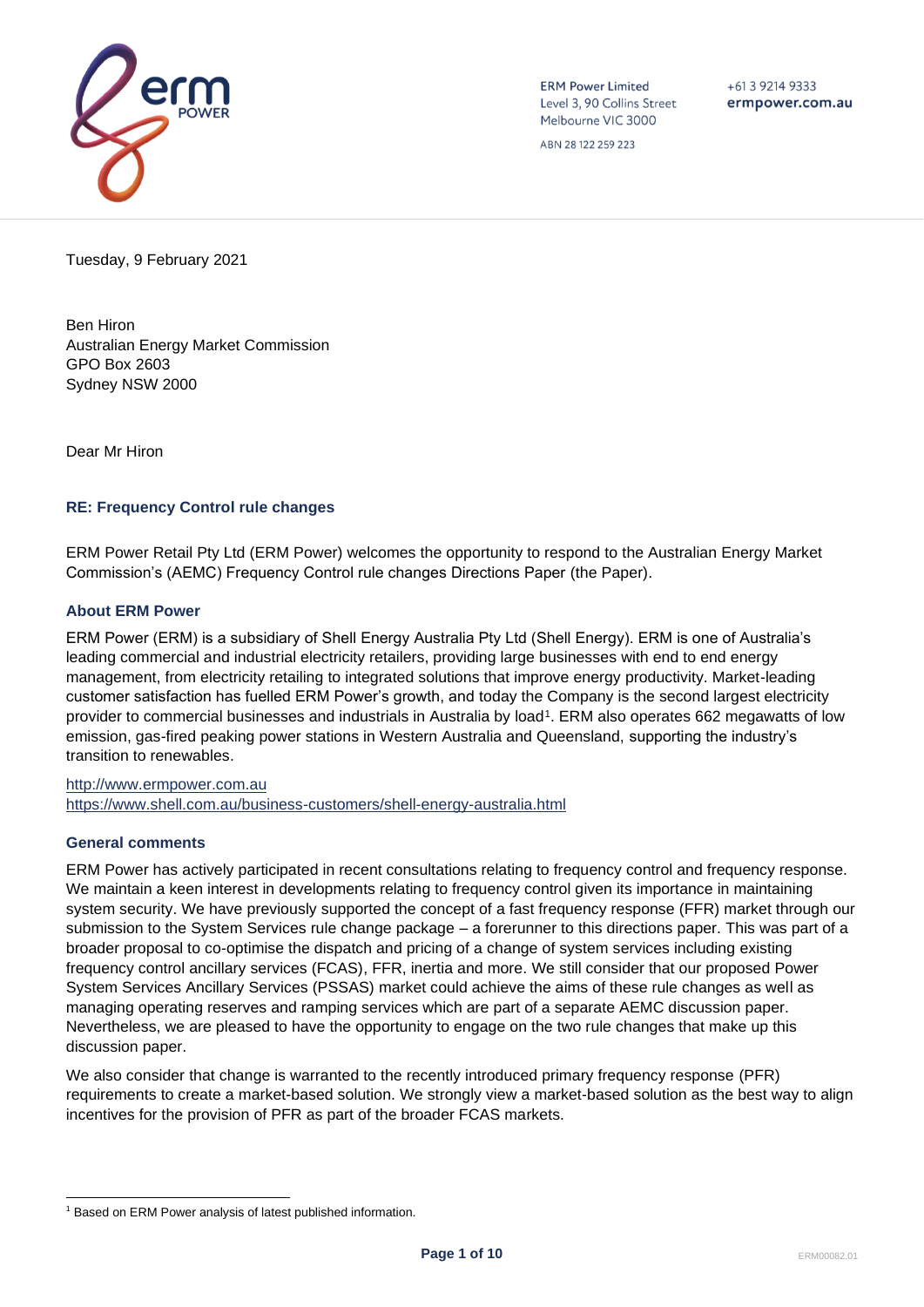

## **Fast Frequency Response**

ERM Power supports the introduction of a market for fast frequency response (very fast contingency FCAS) within the existing contingency FCAS markets framework. We consider that it is an opportune time to design and implement the market before the need for such a service becomes urgent. Making these decisions now will provide participants with time to adapt their own systems and adjust strategies to participate. Very fast contingency FCAS could become an extremely useful tool in the future to help manage frequency deviations as the quantum of synchronous generation decreases resulting in a decrease in synchronous (real) inertia and a continued increase in the volume of inverter-based generation and load in the power system.

For simplicity, we recommend that this should be achieved through relatively minor amendments to the existing Market Ancillary Services framework as set out in Clause 3.11.2 of the National Electricity Rules (NER) to include the very fast raise service and the very fast lower service and inclusion of defined terms for these services in Chapter 10 of the Rules. AEMO would consult on and amend the market ancillary services specification to specify service provision requirements for these new market ancillary services following amendments to the rules. Cost recovery and settlement, and provisions in the Rules associated with the cumulative price threshold, the market price cap, market suspension, etc. for these new ancillary services would mirror that applied in the Rules to the existing fast, slow and delayed market ancillary services.

ERM Power does not support modification of the existing fast contingency services markets (sub 6 second response) to a sub 2 second service. We do not believe this would result in the most efficient outcome for consumers and participants. The fast contingency markets benefit from a large number of suppliers able to meet this need on both a global and regional basis. The proposed very fast contingency services market is likely to be specific region-based and service type procurement initially (raise only, as opposed to raise and lower<sup>2</sup>), and due to its technical requirements likely to be limited in service provision to a limited number of suppliers. Procurement is also likely to be demand dependent, with lower procurement values at times of average or higher system demand. While able to supply a sub 2 second response, some service providers may be unable to sustain the response for the same time period (60 seconds) as that required by the fast contingency service. This would prevent them from supplying a modified fast contingency service. We also consider it would be inefficient to require the procurement of what would be in effect only very fast contingency services in regions where the service is not required and adequate services for power system needs could be more efficiently managed by the competitive existing fast contingency services markets. Allowing AEMO to separately procure both very fast and fast contingency services on an "as needed" basis would allow the procurement by AEMO of the efficient level of each of the services on a flexible basis to meet the technical requirements of the power system in real time on a least cost competitive basis.

We also do not believe that there is any reason to consider more complex very fast contingency services (FFR) arrangements that would operate separately to the existing contingency FCAS markets framework given their pricing, procurement and cost recovery arrangements are efficient and well understood. The services specification for very fast contingency services should be set by AEMO and procured on a least-cost optimised basis as opposed to a requirement for AEMO to implement a separate framework to determine differential pricing arrangements or facility performance factors from different service providers which could change over time or for different power system events. In addition, the framework already exists to co-optimise dispatch between the existing FCAS and with the energy markets. This should be seen as an advantage – two new very fast contingency services markets – raise and lower – can be designed and set to begin without the need for widescale reforms. While we understand there are interactions with related issues like inertial response and primary frequency response (PFR), we consider that adding very fast contingency services to the existing FCAS markets is a low risk and low regrets approach to take. Separate processes can then deal with PFR and inertial response.

 $2$  The Paper, section 4.5 indicates that AEMO has only identified fast raise contingency services as of concern in the NEM out to 2030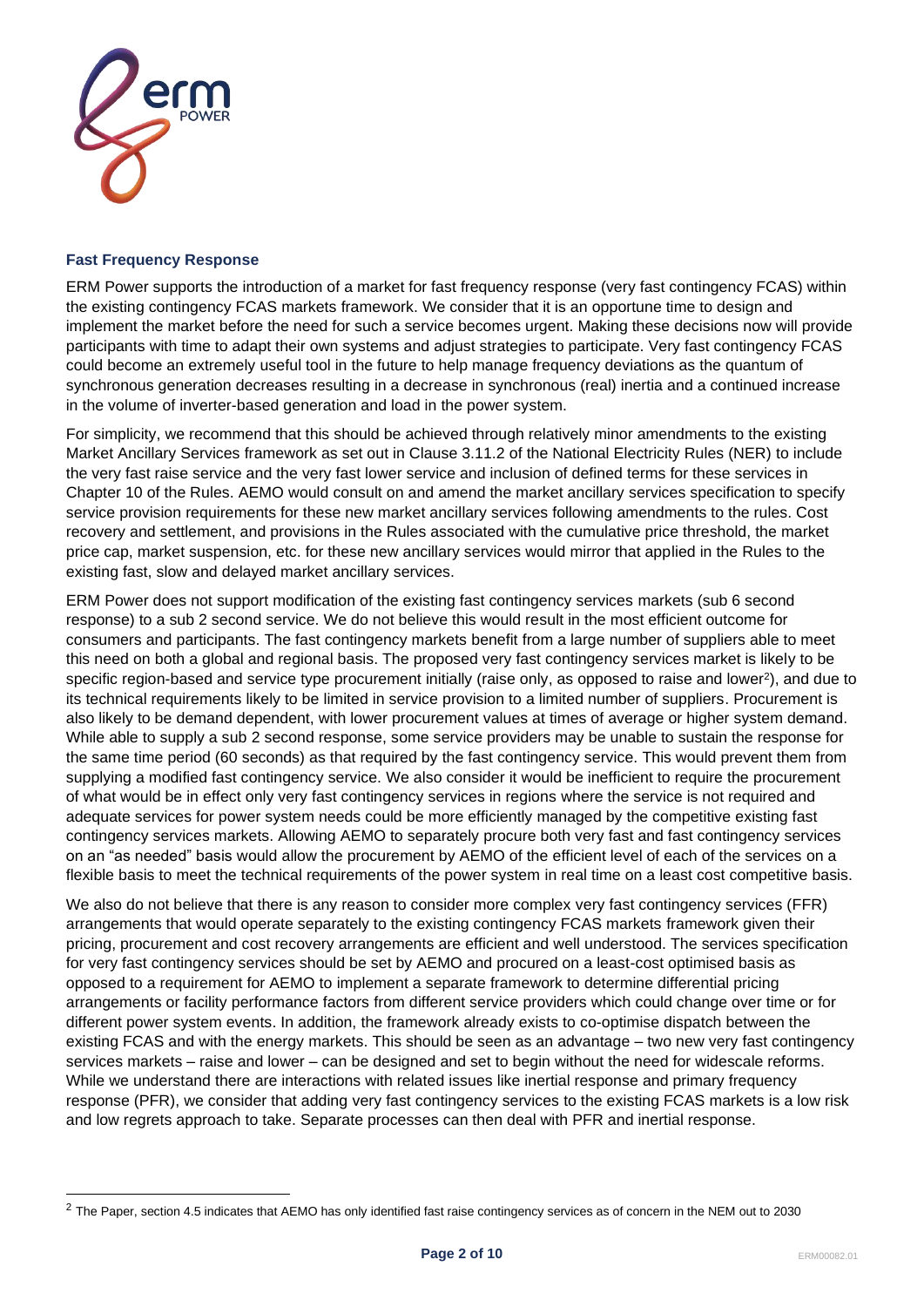

ERM Power also supports procurement via a real time market as opposed to procurement via tendering and contracts. The latter would require AEMO to estimate over time the forward requirements for FFR which will almost certainly result in over procurement of services at additional costs to consumers and participants. Real time markets allow for flexible procurement based on "as needed" power system requirements at least cost. Real time markets also facilitate procurement of replacement services when services are consumed or diverted to other FCAS or the energy markets. It would be a suboptimal outcome if provision of energy supply was withheld at times of high prices due to a contractual obligation when an alternative supplier could provide alternative FFR services at reasonable costs.<sup>3</sup>

We support the Commission's proposal for cost recovery for the new very fast contingency FCAS markets to replicate that of the existing FCAS markets absent any compelling reason to depart from this. Where the Commission notes "*As outlined in section 4.5.2, the projected reduction in system inertia is expected to lead to an increased requirement for fast raise services and an expected increase in costs for procurement of fast contingency services. This impact can be mitigated by the provision of FFR.*" 4 , the fast contingency raise services are paid for by generators, so it is reasonable that a supplementary service that cost effectively reduces the need for or can be co-optimised with the fast contingency raise service is paid for by generators. Similarly, where the Commission notes "*This rationale could lead to the allocation of FFR costs being weighted based on the degree to which a participant causes the need for FFR. In theory, a market participant that provides physical or synthetic inertia may be assessed as not causing the need for FFR and therefor allocated less of a share of costs for FFR.*" <sup>5</sup> , in this case the participant can register for the provision of the service and offset any cost by providing the service themselves where it is efficient for them to do so. This is currently the case for any of the FCAS markets. Where a participant determines it is more efficient to supply available reserves to alternative markets they should be permitted to do so, this however results in a cost being incurred for the provision of services by others in the market(s) where they chose not to supply.

The Commission has also requested feedback regarding the potential to implement a demand curve framework for the provision of increased procurement of contingency FCAS markets reserves based on pricing outcomes. We believe any such outcome must be co-optimised with energy market outcomes as well, as procuring additional contingency FCAS market reserves may result in increased price outcomes in the energy market. It is also worth considering that any individual participant frequency response, post contingency event, will still be limited by the size of the event leading to the frequency deviation and the response of other suppliers. Additional procurement of FCAS markets reserves may not result in a collective additional service provision, it may just change the quantity of service provision between service providers. As already noted by the Commission,<sup>6</sup> AEMO already has the ability to adjust the procured quantity of FCAS reserves in real time based on prevailing power system conditions for the purpose of maintaining power system security. It is unclear to ERM Power that a demand curve framework would provide additional benefits above that already available.

The Commission has also requested that stakeholders consider the interaction of very fast contingency services and mandatory primary frequency response (PFR).<sup>7</sup> Mandatory narrow band PFR is activated by a frequency deviation very close to 50.0 Hz, whereas contingency services are currently required to activate at a frequency deviation towards the edge of the normal operating band +/- 0.15 Hz. The Commission raises concerns that reserves enabled for very fast contingency services, and in our view any of the contingency FCAS markets, could be utilised by mandatory PFR to respond to small frequency variations during normal operation.

 $3$  For example, a battery energy storage system with a contract to provide FFR could be held out of the energy market in order to deliver against its contract, whereas in a real-time market, the battery system would supply energy and a wind farm could provide FFR.

<sup>4</sup> The Paper pp 45

<sup>5</sup> The Paper pp 45

<sup>6</sup> The Paper pp 49

<sup>7</sup> The Paper pp 50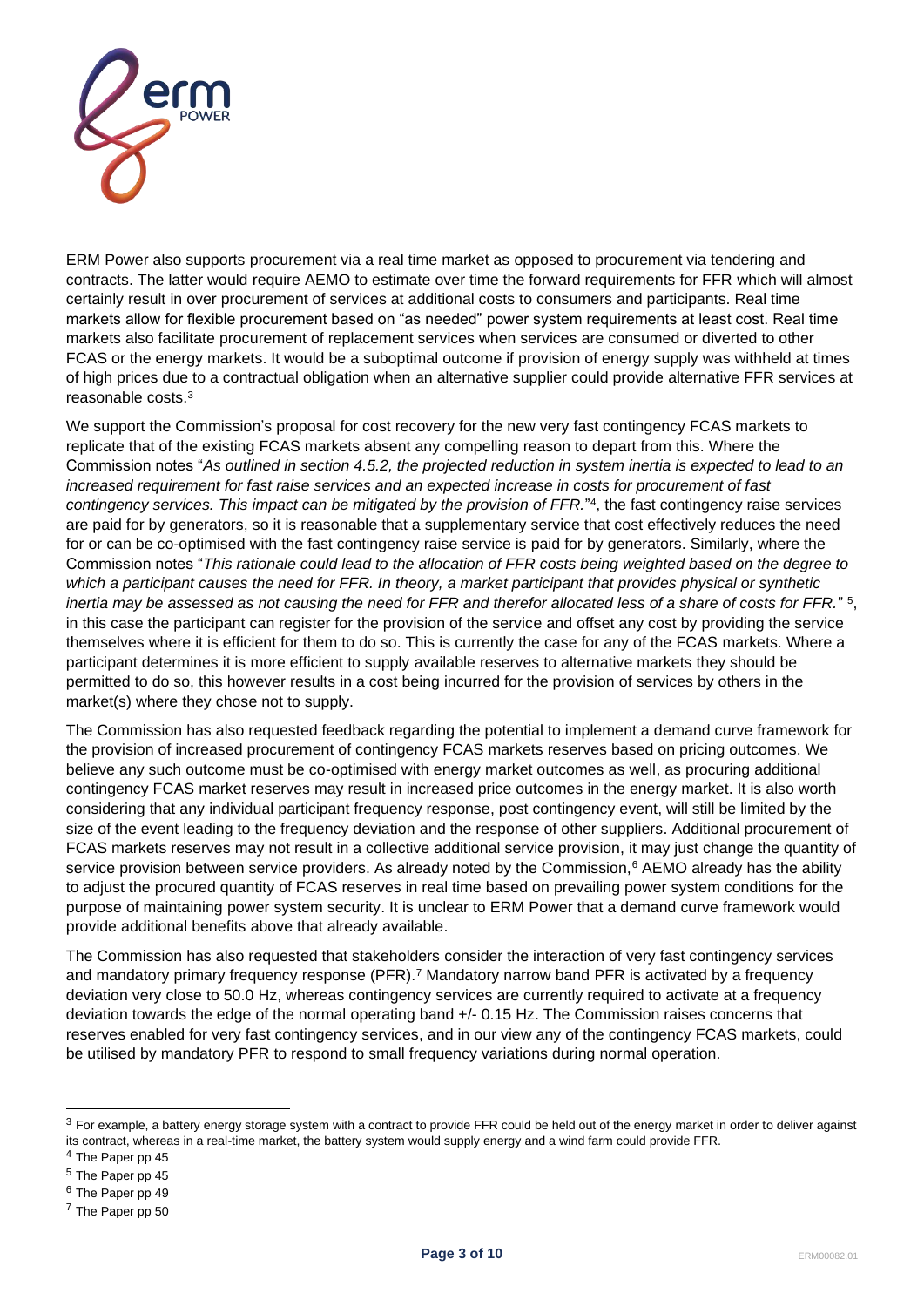

We agree with the Commission's concerns that frequent use of contingency FCAS reserves by mandatory narrow band PFR may undermine their effectiveness at responding to larger frequency deviations caused by contingency events. ERM Power noted this in our submissions to the mandatory PFR rule change request processes and continues to support the establishment of alternatives FCAS reserves for the procurement of market based narrow band PFR, in particular the ability for regulation FCAS to be provided by PFR and/or AGC control which was the historical method for effective and efficient small deviation frequency control in the NEM. Currently, AEMO procures and enables regulation and contingency FCAS on individual generating units or scheduled loads on the basis of the sum of these services plus any required output change in the energy market, in that way AEMO ensures the provision of reserves for the provision of both regulation and contingency FCAS. The implementation of mandatory narrow band PFR has unfortunately undermined the maintenance of reserves for responding to contingency events.

ERM Power notes that AEMO has committed to providing technical advice to the AEMC to inform the consideration and development of FFR arrangements for the NEM and that this advice will be provided to the Commission in February 2021 and will provide an important input into the Commission's draft determination. It is unfortunate that this advice was not available for release with the paper. We recommend the advice me made available on the Commission's website for review and comment as soon as it is available, as opposed to only releasing it with the draft determination.

ERM Power broadly supports the concept of valuing inertial response through a market-based system, though this may be challenging to do as part of a fast frequency response framework. We agree with the AEMC's assessment that the provision of synchronous (real) inertia will reduce the need for FFR to manage the rate of change of system frequency following a contingency event. However, due to its technical differences, it is not clear that FFR can reduce the need for synchronous inertia on the same basis. Given this, it is unclear that the valuation of FFR has any direct relationship to the valuation of synchronous inertia and both should have their own valuation and market procurement methods.

We firmly believe that the procurement of real inertia should be market based and to the extent possible should be co-optimised with the Energy market and FCAS markets (alongside FFR). For this reason, we proposed a comprehensive Power System Services Ancillary Services (PSSAS) market to the AEMC as part of its System Service rule change process. We still consider that a separate inertia 'market' could be introduced into the NEM, co-optimised with FCAS and Energy markets. An inertia market could form part of the broader Unit Commitment for Security (UCS) concept that is being investigated through the ESB's post-2025 NEM design work program.

## **Primary Frequency Response**

ERM Power considers that there are two key issues to discuss as part of AEMO's rule change on PFR incentive arrangements.

Firstly, the costs to a generator, or other supplier, of providing either FCAS or PFR can at times be significant, depending on prevailing energy and FCAS price outcomes. A generator maintaining headroom for the provision of contingency raise FCAS or generating at lower output levels when providing mandatory PFR or lower regulation FCAS response at times when the energy market price is above the providers marginal cost, forgoes margin that would otherwise be accrued. Similarly, a supplier that maintains capability above minimum load to provide lower contingency or regulation FCAS foot room or generates at higher output when providing mandatory PFR or raise regulation FCAS response at prices below marginal costs incurs a direct loss. This represents the true cost of providing frequency control services. The revenue derived in the FCAS markets is provided to compensate the provider for the provision of these necessary services. As this holds true for PFR as for other ancillary services, it is reasonable to expect that the provision of PFR should allow generators to recover the costs incurred in providing the service (notwithstanding the risks involved in any market).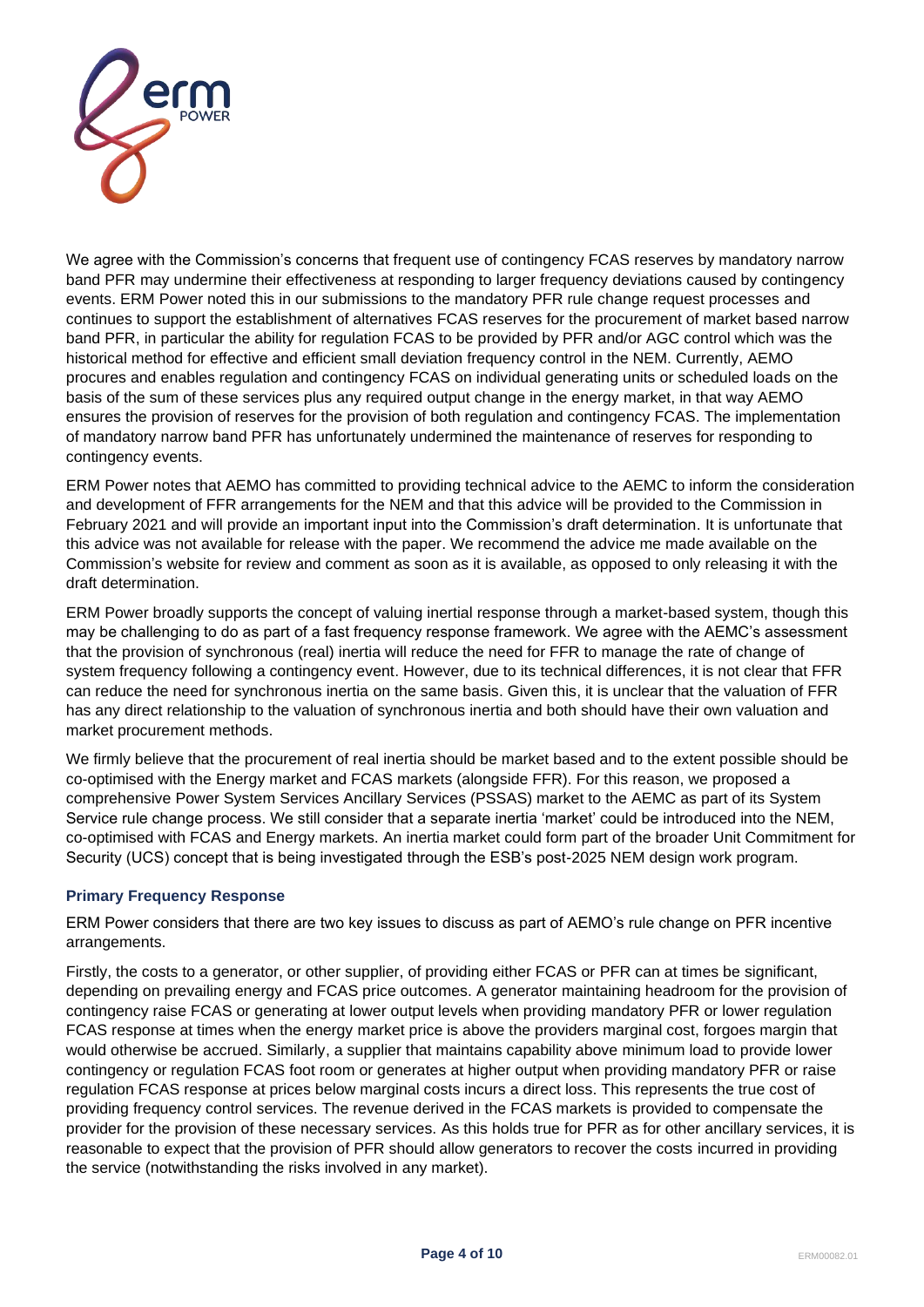

The current requirement for generators to provide mandatory narrow band primary frequency response without compensation removes both the short- and long-term economic signals for providers to provide this capability and instead maximise output in the energy market when positive margin accrues, and minimise to the lowest output possible, or de-commit the generating unit when a direct loss is incurred. We consider the loss of the long-term signal for the provision on necessary power system services of particular concern for the NEM which is undergoing significant and rapid structural changes. While we understand that this is only a temporary requirement, with the rule due to sunset in 2023, ERM Power wishes to see this change to a market-based narrow band PFR response as soon as practicable.

In general, ERM Power supports the Commission's views with regards to the problem definition and reform object as set out in the Paper.<sup>8</sup> A market-based approach with compensation for the provision of narrow band primary frequency response including the maintenance of reserves to allow provision of the service will bring the necessary economic signals for the provision of these services, compared to current arrangements. It would better support frequency control and secure operation of the power system within the NEM by establishing a separate reserve for its provision and as noted above, prevent the degradation of contingency reserves required to respond to a contingency event which are currently being used to provide mandatory narrow band PFR reducing the power system's ability to effectively respond to contingency events. A market-based approach would also provide improved incentives for unit commitment and de-commitment decisions, as a generator with a portfolio of units would be incentivised to operate an additional unit to provide frequency control reserves and capability to respond across its generation fleet in return for being adequately compensated for providing these services.

Secondly, we also acknowledge the recent work undertaken by AEMO (12 September 2019 to 16 January 2020) to correct the under-procurement of contingency FCAS services and that increased procurement of regulation FCAS (March to May 2019) which actually improved the distribution of frequency outcomes under system normal conditions, despite reservations from AEMO that this outcome would be achieved.

Additionally, the capability for the existing regulation FCAS to be provided by PFR in combination with the centralised automatic generator control (AGC) continues to remain an outstanding issue to be addressed by AEMO via a review of the Market Ancillary Services Specification (MASS), and the ongoing review and adjustment of regulation FCAS procurement seems to have stopped post May 2019. We note that AEMO has again chosen not to review this as part of the current MASS consultation, we can only assume that AEMO is unwilling have its effectiveness demonstrated at a time when AEMO continues to focus on maintaining free mandatory provision of narrow band PFR as opposed to market based services. While the Commission suggests in the Paper that the provision of combined narrow band PFR and secondary regulating services may not be technically achievable,<sup>9</sup> it should be noted that the NEM power system operated with combined PFR/AGC at NEM commencement and for many years after the implementation of the eight FCAS markets, it was only the Commission's decision<sup>10</sup> to reinforce strict compliance with dispatch instructions that led generators to withdraw co-supplied PFR services. It is concerning that this option is quickly discarded in the Paper without the benefit of a physical trial.

The current effective delivery of raise and lower regulation services is restricted only by AEMO's currently imposed condition that the service must be physically delivered by AEMO's AGC system. As set out above, the physical delivery of all contingency FCAS is supplied by primary frequency response at a set PFR local frequency point and we see no impediment to regulation FCAS being also supplied by primary frequency response specified within a tighter control dead band than the contingency FCAS response, with the provision of supplementary response via AEMO's AGC system as and when required. It should also be noted that the New South Wales power system, and potentially other state power systems, were operated successfully on a combined primary frequency response and AGC system for dispatch and frequency control prior to the commencement of the NEM.

<sup>8</sup> Section 5.4 pp 72 The Paper

<sup>9</sup> Option A page 80 The paper

<sup>10</sup> AEMC May 2016 - National Electricity Amendment (Compliance with dispatch instructions) Rule 2016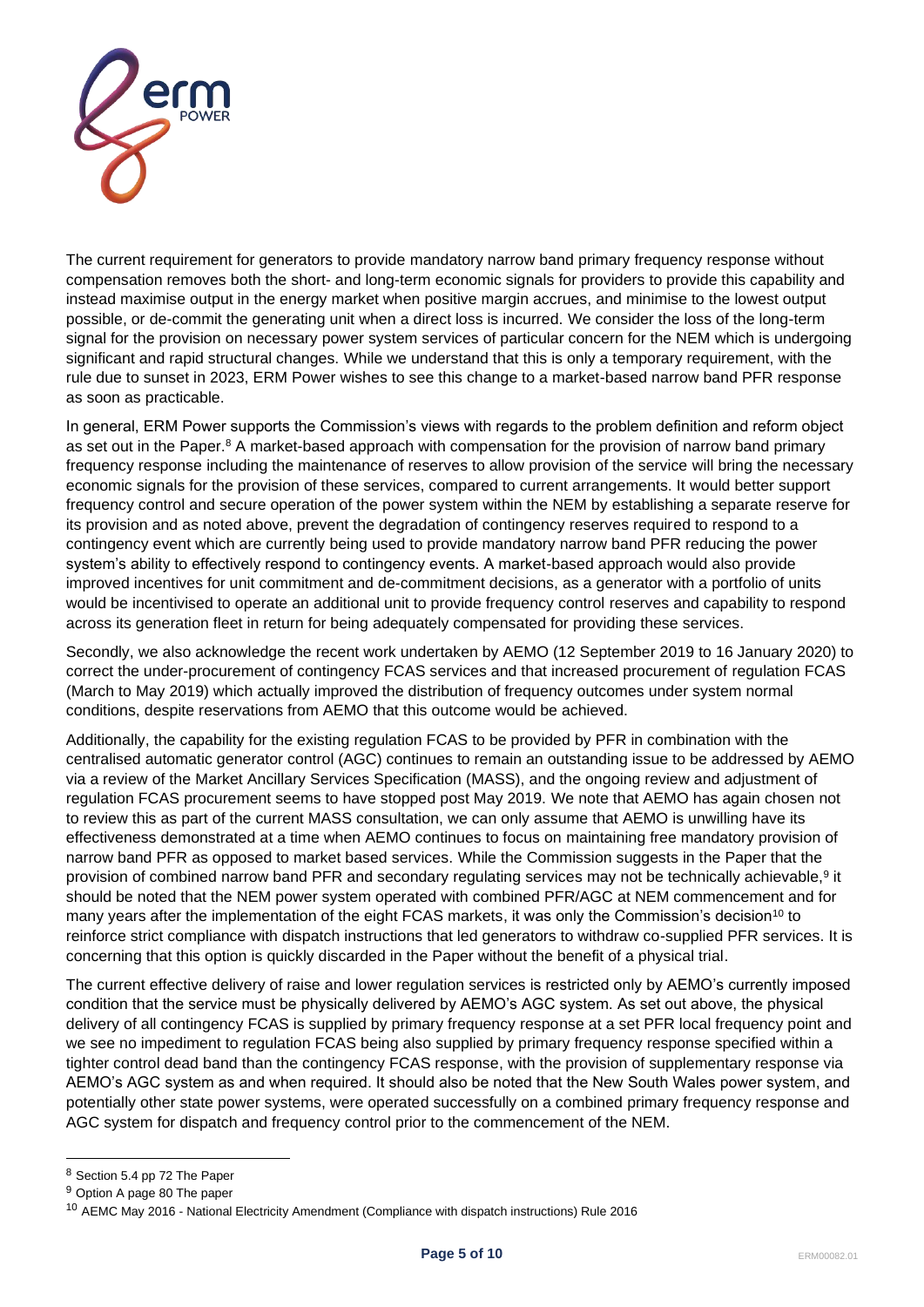

ERM Power considers that as part of this reform, the narrow band primary frequency control band be widened to +/- 0.05Hz. This is based on the deadband imposed on generating units in the NEM at commencement of the NEM where, as noted by both AEMO and the Commission, good frequency outcomes were routinely observed. We believe this level would provide a sustained and reasonable level of power system frequency outcomes which is technically proven in the NEM. This will reduce costs for the provision of the service which will flow through as reduced costs to consumers.

Should the Commission consider that an alternative framework is required for the provision of narrow band PFR, ERM Powers supports the development of a separate ancillary services market for enablement of primary regulation services as detailed in Option E (redesignated as Option 2<sup>11</sup>) in the Paper. We agree with the Commission's views on the significant benefits to both operation of the NEM and the maintenance of power system security provided by the introduction of a new ancillary services market for the provision of primary regulation services as set out in the paper.<sup>12</sup> We also consider that procurement and pricing of these new ancillary services markets should be consistent with the procurement and pricing framework for the eight existing FCAS markets. Based on this, we also consider that procurement via a new ancillary services market would allow co-optimised procurement with the energy market, the eight existing FCAS market and the potential new markets for the provision of very fast (FFR) contingency FCAS. This would allow for least-cost procurement across all market requirements. We support cost recovery for these new regulating PFR markets on the same basis as the existing regulation FCAS markets.

We do not support Option 1, which as proposed would use reserves procured for contingency response for the provision of narrow band PFR as under some power system outcomes this could result in a lack of reserves to respond to a contingency event. We also consider that pricing offered for contingency reserves, which would only be dispatched infrequently following a contingency event, would be different to pricing offered for continuous narrow band PFR and would therefore lead to inefficient pricing in the contingency FCAS markets as service providers sought to recover the costs of full-time service provision in the contingency markets.

We also do not support Option 3, which would rely on voluntary provision via some form of incentive-based framework which could be based on either double-sided causer pays or frequency response deviation pricing. Pricing outcomes associated with either pricing framework are yet to be developed and it is unclear to us that either framework would result in sufficient price certainty to maintain adequate regulation PFR reserves both in the shortand long-term to provide confidence to AEMO that a satisfactory level of regulation PFR response will be maintained at all times. In addition, it is unclear to ERM Power that the development of a methodology to provide a consistent frequency response deviation price to facilitate long-term provision of regulation PFR is possible. Similar lack of supply outcomes could also result if AEMO were provided with control over pricing outcomes as proposed, potentially through some form of regulated price controls.

We note the Commission's view that the current causer pays framework for cost recovery of regulation FCAS does not reward participants that help to minimise frequency deviations.<sup>13</sup> In considering this we note participants are able to offset negative performance in one 4-second assessment period with positive performance in another 4 second assessment period, while scheduled or semi-scheduled generating units or loads with the same registered participant are able to offset negative performance on one asset with positive performance on another asset. In this way, participants are able to avoid any cost recovery, although in some 4-second assessment periods, negative contributions are contributing to the ongoing need for the frequency regulation services. In addition, participants who are able to supply positive performance are also able to register for provision of any of the FCAS and therefore earn revenue to offset any costs incurred. It is unclear to us that additional incentives are required.

<sup>11</sup> Pp 82 The Paper

<sup>12</sup> Pp 82 The Paper

<sup>&</sup>lt;sup>13</sup> Pp 85 The paper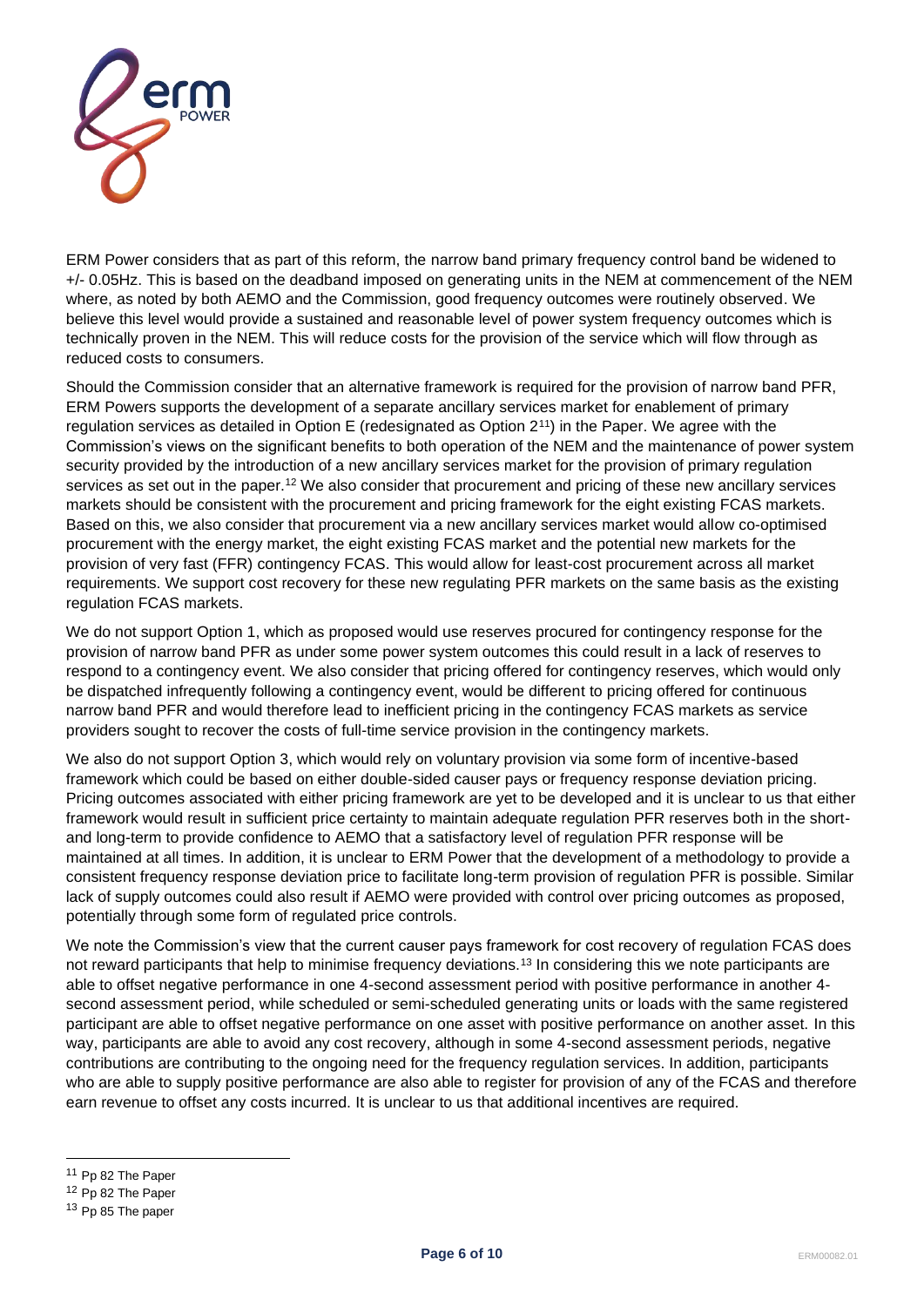

We also note the Commission's observation regarding the Norwegian electricity market.<sup>14</sup> The Commission indicated that in the combined Nordic market, plant that is not enabled and paid for frequency containment reserves (FCR), may still be paid for the provision of adjustment of active energy output to help control system frequency, referred to as residual supply based on a regulated price determined by the market operator.

We understand the FCR-N (Normal) is designed to ensure the frequency normal operating band 49.90 to 50.10 Hz is not exceeded for more than 15,000 minutes in any 12-month period, or approximately 2.9% of the time. The FCR-D (Disturbance) is designed to maintain power system frequency in the combined Nordic power system above 49.0 Hz following a defined credible contingency event of loss of 1,450 MW of capacity for a defined system demand of 24,600 MW. Further, the Nordic market maintains 600 MW of FCR-N and 1,450 MW of FCR-D at all times. In addition to FCR-D, which is only required to prevent frequency falling below 49.0 Hz, the market recruits up to 600 MW of Frequency Restoration Reserves (FRR) to assist the restoration of power system frequency to within the frequency normal operating band within a 2-minute period following a credible contingency event.<sup>15</sup>

By comparison, in the NEM, contingency raise FCAS is required to both stabilise the frequency deviation to above 49.5 Hz and restore power system frequency to within the frequency normal operating band within 5-minutes following the largest declared credible contingency event. While the combined FCR and FRR in the Nordic markets have some similarity to the NEM's FCAS markets, there are a number of significant differences, most notably in the areas of required service delivery and the level of services procured. In considering the question raised by the Commission, it is unclear if the residual supply payment only applies to the provision of FCR-D or both FCR-D and FCR-N. If only FCR-D, this raises the question of a non-enabled participant being paid for a service where it has displaced service provision by an enabled unit. While ERM Power would not object to a non-enabled participant being paid for delivery of additional services, based on FCAS market prices at the time-of-service delivery, in our view any payment framework should only pay a non-enabled participant where supply of additional services is clearly demonstrated.

While supporting a market-based framework based on the current FCAS markets for the provision of narrow band regulation PFR, ERM Power also supports retention of a safety net wider band (in the range, +/- 0.50 to 0.40Hz) mandatory PFR where all generators would be required to respond, where capable of doing so, to a large noncredible contingency event. We do not support the setting of a safety net wide band mandatory PFR close to or at the boundary where contingency FCAS is expected to activate, as such an outcome could displace the provision of contingency FCAS (PFR) by enabled service providers. In our view, mandatory safety net response should only be expected to be required on an infrequent basis and for a limited time period (less than 5 minutes) where procured FCAS enablement has already responded to control frequency following a significant non-credible contingency event. As the provision of this mandatory wide-band safety net PFR would be on an as capable basis, we are largely content with the exemptions arrangements as set out in the mandatory PFR final determination. As long as mandatory PFR continues, then we consider that the exemptions regime should remain in place.

As discussed previously as part of the FFR rule change, ERM Power considers that where possible, the existing market ancillary services structure for procurement, pricing and cost recovery allocation should be used. Using existing structures which are well-understood and in place should help to reduce any transition time and complexity compared to using different methods for different elements of the FCAS markets.

ERM Power supports review of the NEM's Frequency Operating Standard by the Reliability Panel to confirm the required frequency performance during normal operation and the PFCB, which forms part of the mandatory wide band safety net PFR arrangement. We believe this review should commence as soon as possible as outcomes from this review will have a direct bearing on procurement of regulation PFR services.

<sup>14</sup> Pp 87 The Paper

<sup>15</sup> Nordic Balancing Markets: Overview of Market Rules, Division of Electric Power & Energy Systems, KTH Royal Institute of Technology, Stockholm, Sweden, Abolfazl Khodadadi, Lars Herre, Priyanka Shinde, Robert Eriksson, Lennart S¨oder and Mikael Amelin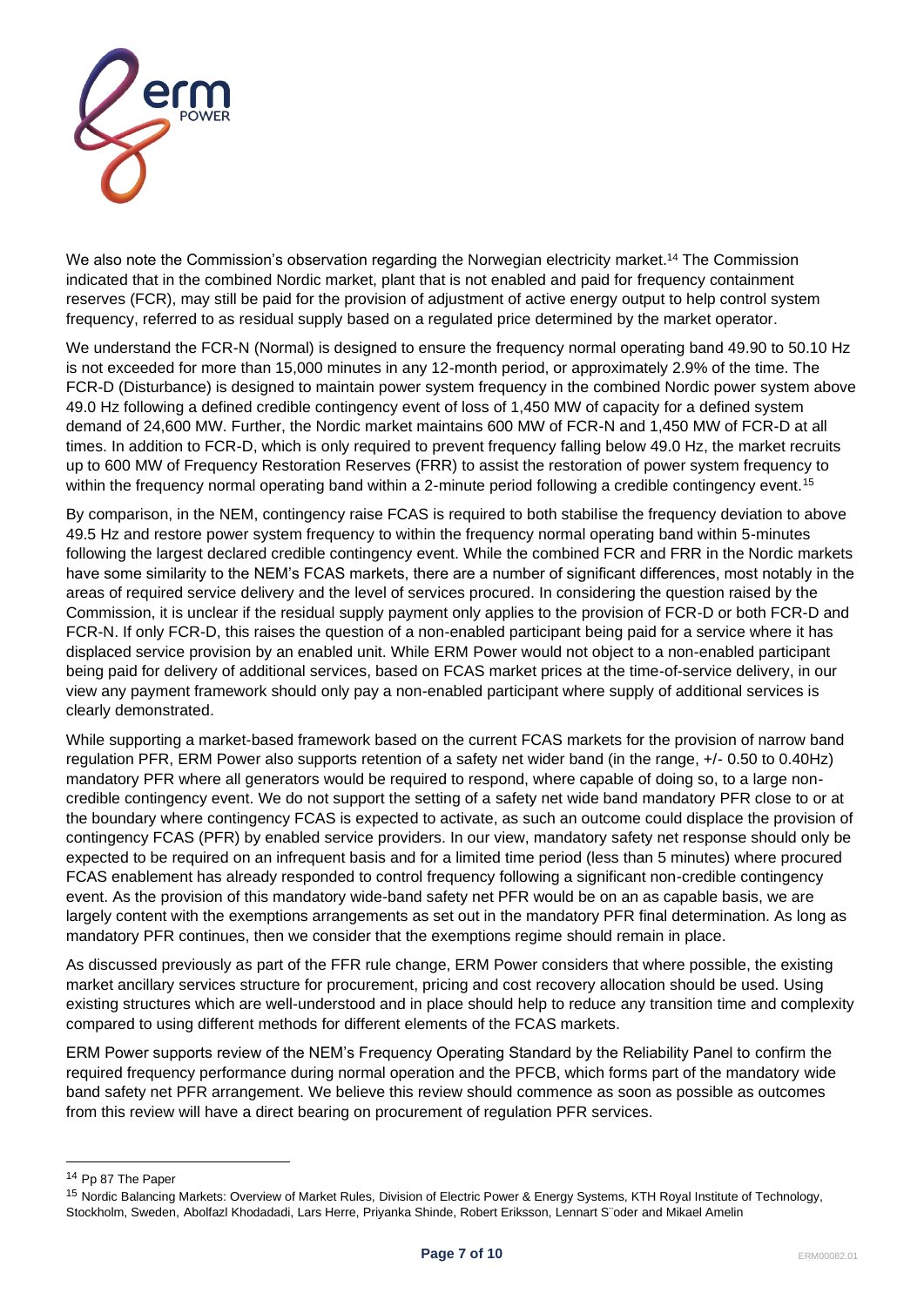

AEMO has argued that the broader frequency distribution outcomes are no longer suitable and pose risks to system security, but has provided little quantitative evidence as to what distribution is necessary. In our view, the Frequency Operating Standard should be set to achieve a required engineering standard for frequency control to maintain satisfactory secure operation of the power system whilst considering the economic trade-off for achieving this outcome. AEMO would then procure services to meet this standard. We consider as part of this Frequency Operating Standard review, the Reliability Panel must set upper and lower performance bands which would require AEMO to formally assess procurement volumes—either additional or fewer resources. Clarifying AEMO's responsibilities would reduce the risk of under or excessive procurement, would minimise system costs (while still maintaining system security and reliability), and be consistent with the NEO. The continuing under procurement of services whilst power system frequency outcomes were observed to deteriorate must not be allowed to happen again.

ERM Power notes that AEMO will be providing technical and economic advice to the AEMC to inform the consideration and development of enduring PFR arrangements for the NEM and this advice will provide an important input into the Commission's draft determination. In addition, the Commission indicates it will seek other independent advice, but this advice will be facilitated by AEMO. It is unfortunate that this advice was not available for release with the Paper. We recommend both the AEMO and independent advice be made available on the Commission's website as soon as they are available for review and comment as opposed to only releasing it with the draft determination.

In general, ERM Power supports the proposals to revise the National Electricity Rules (NER) as set out in Section 5.9 of the Paper to improve the cost allocation of regulation FCAS causer pays. We are supportive of the proposal to align and shorten the sample and application period to more closely align with a calculated party's (scheduled or semi-scheduled generating units or scheduled loads, etc.) more recent deviations in output or consumption that caused the need for regulation FCAS procurement. Yet, it is unclear to us that close to real time calculation and allocation of causer pays factors would result in the most efficient and equitable recovery of regulation FCAS costs. The calculation of the need for regulation FCAS as determined by AEMO is based on a generalised need of the power system assessed by AEMO over longer time periods such as days, weeks or even months as opposed to a single 5-minute dispatch or 30-minute trading interval. A participant's behaviour in one dispatch interval may not be reflective of a participant's behaviour over time that contributed to the need for AEMO to procure regulation FCAS. Nonetheless, we agree the current temporal lengthy disconnect in calculation of causer pays factors and pricing of regulation FCAS needs to be reduced.

In considering this issue, we believe that:

- 1) participants should know the causer pays factor that will apply in real time in advance;
- 2) that recovery of regulation FCAS costs should be as reflective as possible of participant behaviour than led to the need for regulation FCAS procurement by AEMO; and
- 3) cross subsidy of regulation FCAS costs from other participants or consumers should be as minimal as possible, if at all.

We are concerned that the use of real-time single dispatch or trading interval causer pays factors may fail to meet principles 2 and 3 and potentially principle 1 outlined above.

By way of example, under the proposed framework of a single interval calculation period, a participant with what would be a non-zero calculated causer pays factor, based on historical dispatch outcomes which contributed to the need for regulation FCAS procurement, could either temporarily withdraw from the energy market or amend output via their offers to achieve a stable non-varying dispatch outcome resulting in the participant's regulation FCAS recovery costs reducing to zero during any very high priced regulation dispatch intervals. In doing so, this would increase the allocation of regulation FCAS costs to the residual component, which is fully allocated to market customers (consumers).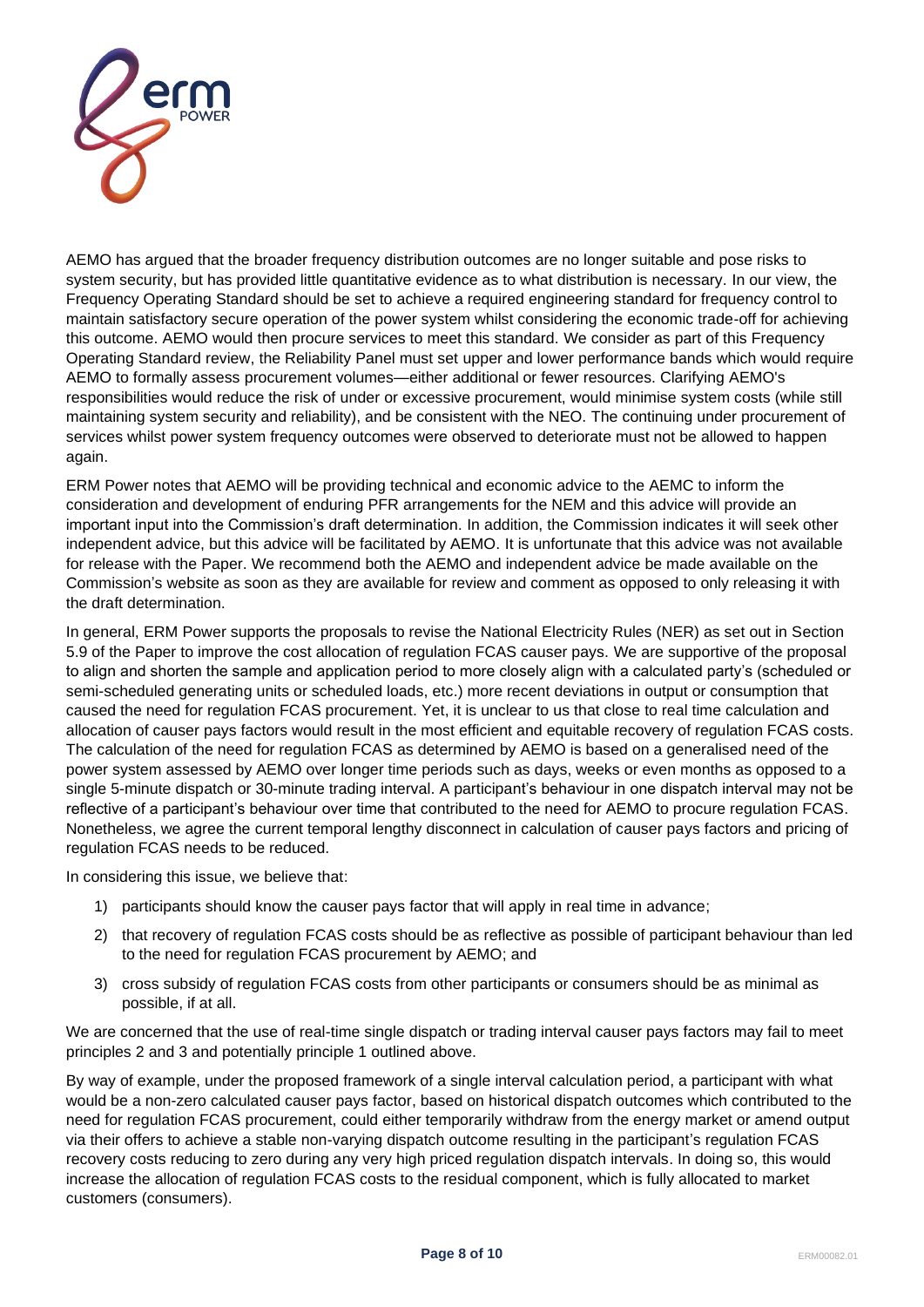

Such an outcome would not be reflective of the costs imposed on the market by that participant and would lead to a cross subsidy from market customers. Therefore, we believe there must be a balance achieved between the duration of the calculation period for the allocation of causer pays factor and the methodology used by AEMO to calculate the generalised need for regulation FCAS services. This may also require that AEMO consider a more dynamic assessment methodology for determining the procurement quantity of regulation FCAS based on forecasts of grid demand volatility and volatility in output from semi-scheduled generators due to expected weather conditions as opposed to the current reasonably static procurement volumes.

Taking all these factors into account and the also the improvements in data processing capability from when the causer pays framework was first initiated in the NEM, we recommend the Commission consider the implementation of a causer pays sample and application period of one trading day. The current trading day's causer pays factor would be based on a sample period from the trading day two days prior to the current trading day. AEMO would be required to calculate and publish the causer pays factors for the current trading day by 20:00 Eastern Standard Time on the immediately preceding trading day. Where greater than 25 per cent of dispatch interval data is discarded, the most recent accurately calculated causer pays factor will prevail. This change would:

- reduce the current lengthy temporal disconnect in the calculation and allocation of causer pays factors to more reasonably reflect current dispatch performance;
- should capture sufficient dispatch interval data to allocate causer pays factors based on AEMO's assessment of the generalised need as the data would be based on a daily cycle; and
- ensure that cross subsidy between participants and market customers is minimised.

We also note the AEMC is also raising questions on potential changes to ancillary services markets in the Integrating Energy Storage Systems into the NEM rule change options paper. It would be beneficial for the AEMC to provide some visibility to market participants around how it intends to address any overlap between these two rule changes. Given the volume of regulatory change ongoing in the market – an issue of which AEMC is surely aware given it has carriage of so much work – it can be challenging to fully understand whether separate rule changes which may be interconnected are being considered as a whole.

## **Conclusion**

ERM Power supports the development of new very fast (FFR) contingency FCAS markets incorporated within the existing market ancillary services structure of the NER. The design, procurement and cost recovery of the two new markets would align with the existing contingency FCAS markets. We believe that this will be the simplest, transparent and most effective way of bringing fast frequency response into the NEM.

Additionally, we see that primary frequency response should move from a mandated narrow band requirement to a market-based provision at the earliest possible opportunity. We support the development of two new ancillary services markets for the provision of primary regulation FCAS based on the design, procurement and cost recovery of the existing regulation FCAS markets. This aligns with the Option 2 framework as set out in the Paper. For avoidance of doubt, the existing regulation FCAS markets should be retained and renamed the raise secondary regulation FCAS market and the lower secondary regulation FCAS market. These new markets should be implemented as soon as technically achievable and in advance of the existing sunset date for the mandatory PFR requirement.

ERM Power supports the retention of the mandatory provision of a safety net wide band primary frequency response by all generating units capable of providing the service at a dead band setting outside the setting used for contingency FCAS primary frequency response. This wide band safety net setting would be set to ensure that provision of safety net wide band response does not interfere with of displace provision of contingency FCAS primary frequency response.